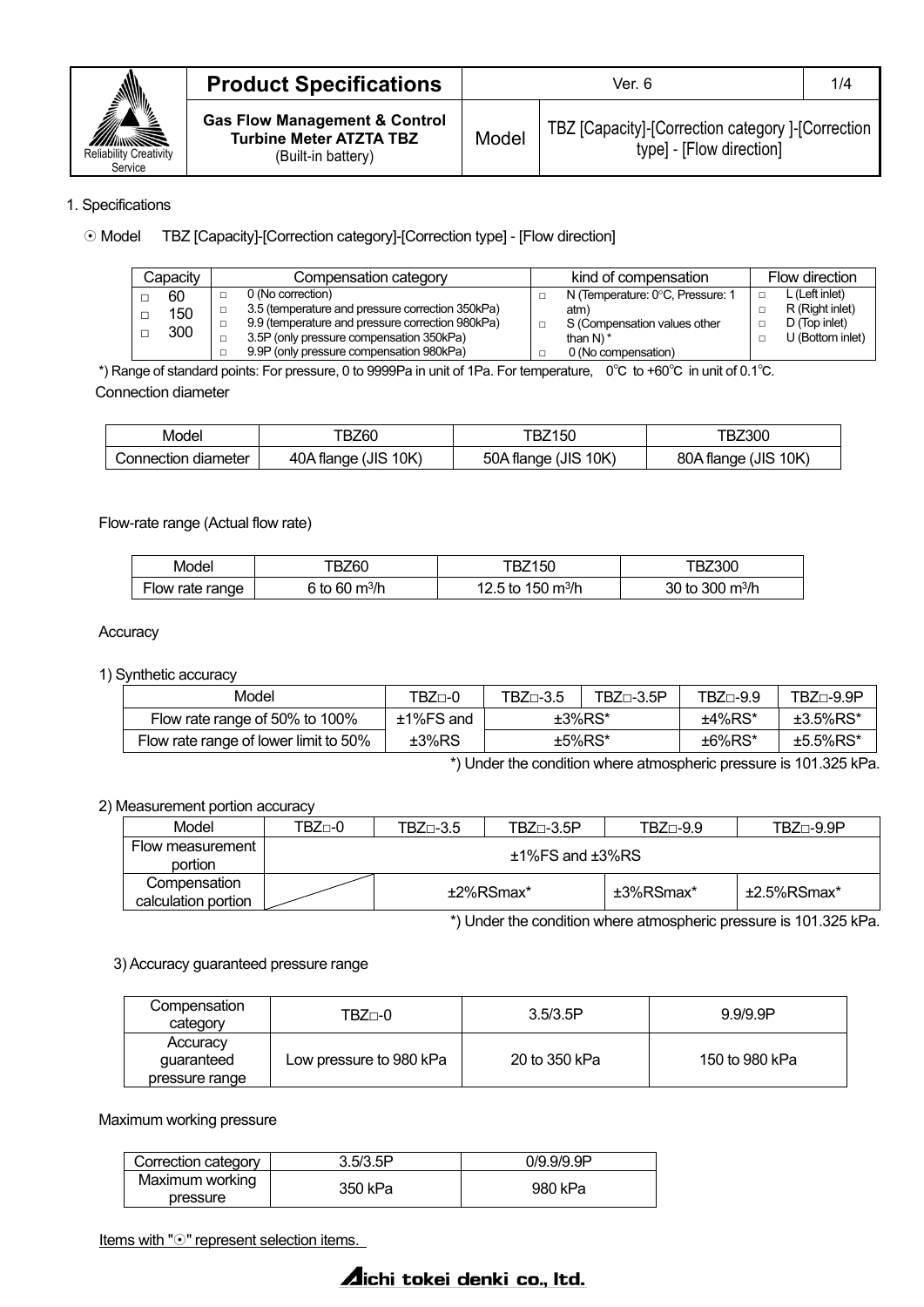

| <b>Product Specifications</b>                                                                    | 2/4<br>Ver. 6 |                                                                               |  |
|--------------------------------------------------------------------------------------------------|---------------|-------------------------------------------------------------------------------|--|
| <b>Gas Flow Management &amp; Control</b><br><b>Turbine Meter ATZTA TBZ</b><br>(Built-in battery) | Model         | TBZ [Capacity]-[Correction category ]-[Correction<br>type] - [Flow direction] |  |

### Pressure loss

|                                                                                                                          | Model         | TBZ60           | TBZ150                                                        | TBZ300          |  |  |
|--------------------------------------------------------------------------------------------------------------------------|---------------|-----------------|---------------------------------------------------------------|-----------------|--|--|
|                                                                                                                          | Pressure loss | 0.4 kPa or less | 0.4 kPa or less                                               | 0.9 kPa or less |  |  |
| (*) With air at a gauge pressure of 2kPa                                                                                 |               |                 |                                                               |                 |  |  |
| Installation position:                                                                                                   |               |                 | Free in gas inlet direction; from top, bottom, left, or right |                 |  |  |
| Applicable fluid:<br>Limited to only clean and dry gases (City gas, LP gas, air, nitrogen, argon, carbon dioxide, etc.). |               |                 |                                                               |                 |  |  |
| 7 years (When used at room temperature with the load of 50% maximum flow-rate)<br>Durability:                            |               |                 |                                                               |                 |  |  |
| Use environment:                                                                                                         |               |                 | $-10$ to $+60^{\circ}$ C, max 90%RH (No dew condensation)     |                 |  |  |
| Storage environment:                                                                                                     |               |                 | -20 to $+70^{\circ}$ C, max 90%RH (No dew condensation)       |                 |  |  |

Display Compensated accumulated flow volume, trip accumulated flow volume, uncompensated accumulated flow volume, compensated instantaneous flow-rate,uncompensated instantaneous flow-rate, temperature, pressure, setting values, decimal point, and pilot are displayed on the LCD. Changeover them by using "Change-over switch 1" and "Change-over switch 2".

| Model<br>Display                                                               | TBZ60/150/300                                                             | TBZ300-9.9(P)                         |
|--------------------------------------------------------------------------------|---------------------------------------------------------------------------|---------------------------------------|
| Compensated accumulated<br>flow volume<br>(Only for compensation<br>flow type) | Minimum reading 10L<br>9-digit display<br>9999999.99 m <sup>3</sup>       | Minimum reading 100L                  |
| Trip accumulated flow volume                                                   | Minimum reading 10L<br>8-digit display<br>999999.99 m <sup>3</sup>        | Minimum reading 100L                  |
| Uncompensated accumulated<br>flow volume                                       | 9-digit display<br>Minimum reading 10L<br>9999999.99 m <sup>3</sup>       | Minimum reading 100L                  |
| Compensated instantaneous<br>flow-rate<br>(Only for compensation<br>flow type) | Minimum reading 0.1m <sup>3</sup> /h<br>4-digit display<br>999.9 $m^3/h$  | Minimum reading<br>1m <sup>3</sup> /h |
| Uncompensated instantaneous<br>flow-rate                                       | Minimum reading 0.1m <sup>3</sup> /h<br>4-digit display<br>999.9 $m3$ ./h | Minimum reading<br>1m <sup>3</sup> /h |
| Temperature<br>(Only for temperature<br>pressure compensation type)            | 3-digit display<br>$99.9^{\circ}$ C                                       | Minimum reading 0.1°C                 |
| Pressure (Only for<br>compensation<br>flow type)                               | 3-digit display<br>999 kPa                                                | Minimum reading 1kPa                  |

Power source: Built-in lithium battery [battery life: 7 years (when used at room temperature)] The battery is not replaceable.

| Model<br>Item       | TBZ-0                  | TBZ-9.9,3.5         |
|---------------------|------------------------|---------------------|
| Number of batteries |                        |                     |
| Lithium content     | $0.99$ g (per battery) | 0.81g (per battery) |
| vpe                 | Battery pack           | Battery pack        |

Temperature sensor: Platinum resistance temperature sensor, JIS Class A

Pressure sensor: Semiconductor type pressure sensor

Alarm function: At low battery pressure: The most significant digit of the integrated flow rate display blinks. When exceeding the maximum working pressure: The pressure unit display (kPa) blinks. At exceeding from the working temperature range:: The temperature unit display ( $\degree$ C) blinks.

# **Aichi tokei denki co., Itd.**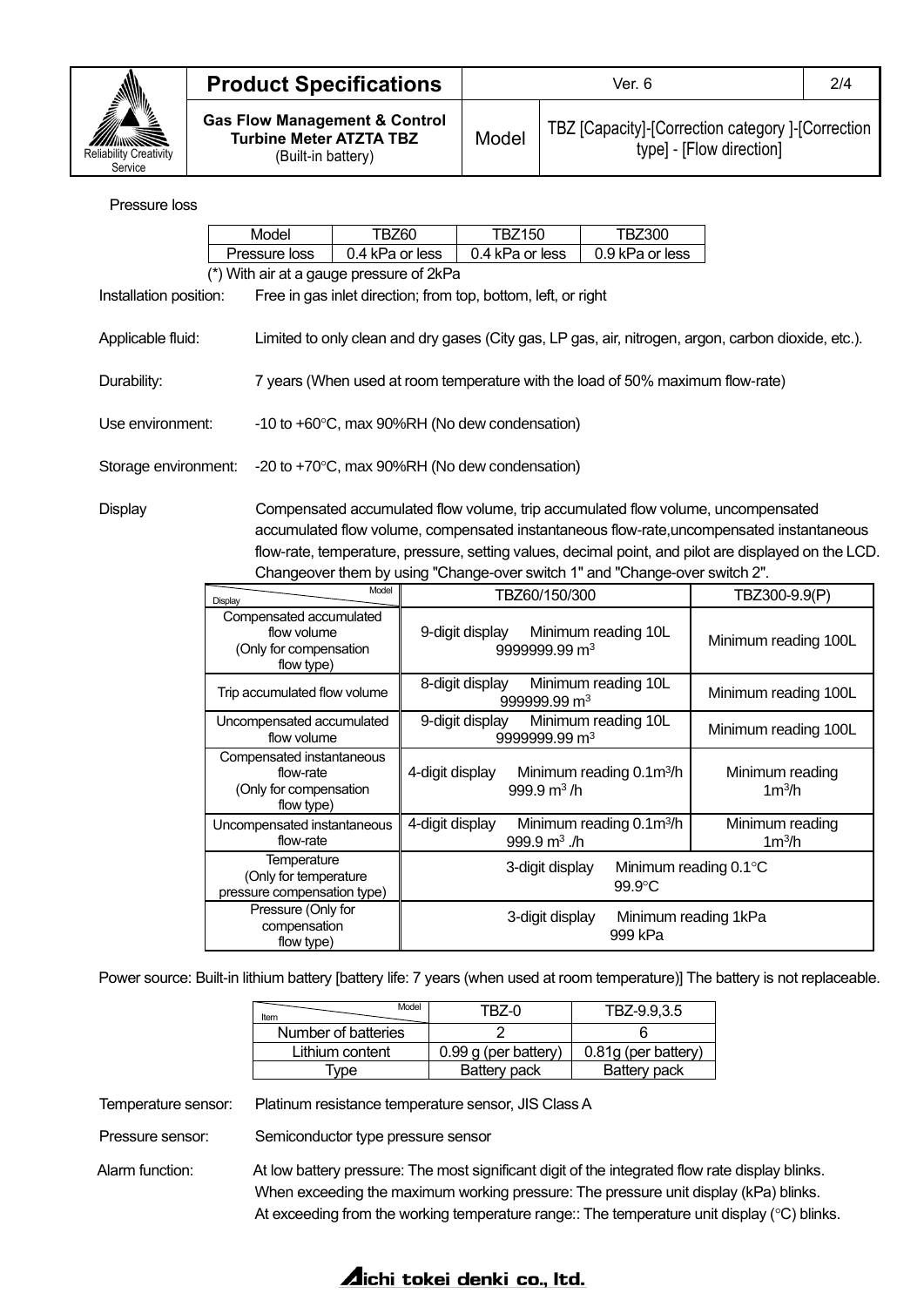

| <b>Product Specifications</b>                                                                    | Ver. 6 |                                                                               |  |
|--------------------------------------------------------------------------------------------------|--------|-------------------------------------------------------------------------------|--|
| <b>Gas Flow Management &amp; Control</b><br><b>Turbine Meter ATZTA TBZ</b><br>(Built-in battery) | Model  | TBZ [Capacity]-[Correction category ]-[Correction<br>type] - [Flow direction] |  |

### Pulse output

Electrical specifications (Compensated) Unit pulse output

| Specifications | (Corrected) Unit pulse<br>output           | High-density pulse output<br>(Synchronized with the<br>rotation of the vane wheel) |  |  |
|----------------|--------------------------------------------|------------------------------------------------------------------------------------|--|--|
| Method         | Open collector                             |                                                                                    |  |  |
| Maximum rating | 24VDC                                      |                                                                                    |  |  |
| ON current     | 20 mA or less                              | 10 mA or less                                                                      |  |  |
| ON resistance  | $50\Omega$ or less<br>100 $\Omega$ or less |                                                                                    |  |  |
| OFF resistance | 100 $\Omega$ or more                       |                                                                                    |  |  |

## Output unit

|               | Unit pulse output                      | High-density pulse output *                                                      |  |
|---------------|----------------------------------------|----------------------------------------------------------------------------------|--|
| Model         | Standard                               | (Vary according to individual<br>difference of the flow measurement<br>portion.) |  |
| TBZ60         | 100 L/P (Pulse output width:<br>40 ms) | Approx. 180cm <sup>3</sup> /P                                                    |  |
| <b>TBZ150</b> | 100 L/P (Pulse output width:<br>40 ms) | Approx. 470cm <sup>3</sup> /P                                                    |  |
| <b>TBZ300</b> | 100 L/P (Pulse output width:<br>40 ms) | Approx. 920cm <sup>3</sup> /P                                                    |  |

\* Duty ratio is 0.45 to 0.55 (At a constant flow rate).

|                |       |             |     | alse output setting continuitions  |                                       |            |                           |               |            |        |               |                     |
|----------------|-------|-------------|-----|------------------------------------|---------------------------------------|------------|---------------------------|---------------|------------|--------|---------------|---------------------|
|                |       | Meter model |     |                                    | TBZ60                                 |            |                           | <b>TBZ150</b> |            |        | <b>TBZ300</b> |                     |
|                |       | Pulse unit  |     | 10L(N)                             | 100L(N)                               | $1m^3 (N)$ | 10L(N)                    | 100L(N)       | $1m^3 (N)$ | 10L(M) | 100L(N)       | 1m <sup>3</sup> (N) |
|                | -0    |             | 40  | $\circ$                            | (•                                    |            | O                         | ( • )         |            | O      | (٠            |                     |
| e<br>P<br>π    |       | 苞           | 100 | $\circ$                            | $\circ$                               |            | O                         |               | O          | ×      | $\Omega$      |                     |
| ₽              | -3.   | မိ          | 40  | $\circ$                            |                                       |            | ×                         | ٠             | O          | ×      | (∙            |                     |
| essi<br>sensor | 5     | Ě<br>မ္တ    | 100 | $\boldsymbol{\mathsf{x}}$          | $\cap$                                |            | ×                         | ∩             | $\circ$    | ×      | $\cap$        |                     |
| Δ              | $-9.$ | ௳           | 40  | $\boldsymbol{\mathsf{x}}$          | (∙`                                   |            | $\boldsymbol{\mathsf{x}}$ | (•)           |            | ×      | (∙`           |                     |
|                | 9     |             | 100 | ×                                  | $\circ$                               |            | ×                         | O             | O          | ×      | ×             |                     |
|                |       |             |     | $\sim$ $\sim$ $\sim$ $\sim$ $\sim$ | $\mathbf{A}$ is a set of $\mathbf{I}$ | .          |                           |               |            |        |               |                     |

# Pulse output setting conditions

: Standard ○ Allowed : Not allowed

Maximum extension distance: Varies according to input specifications of a remote counter.